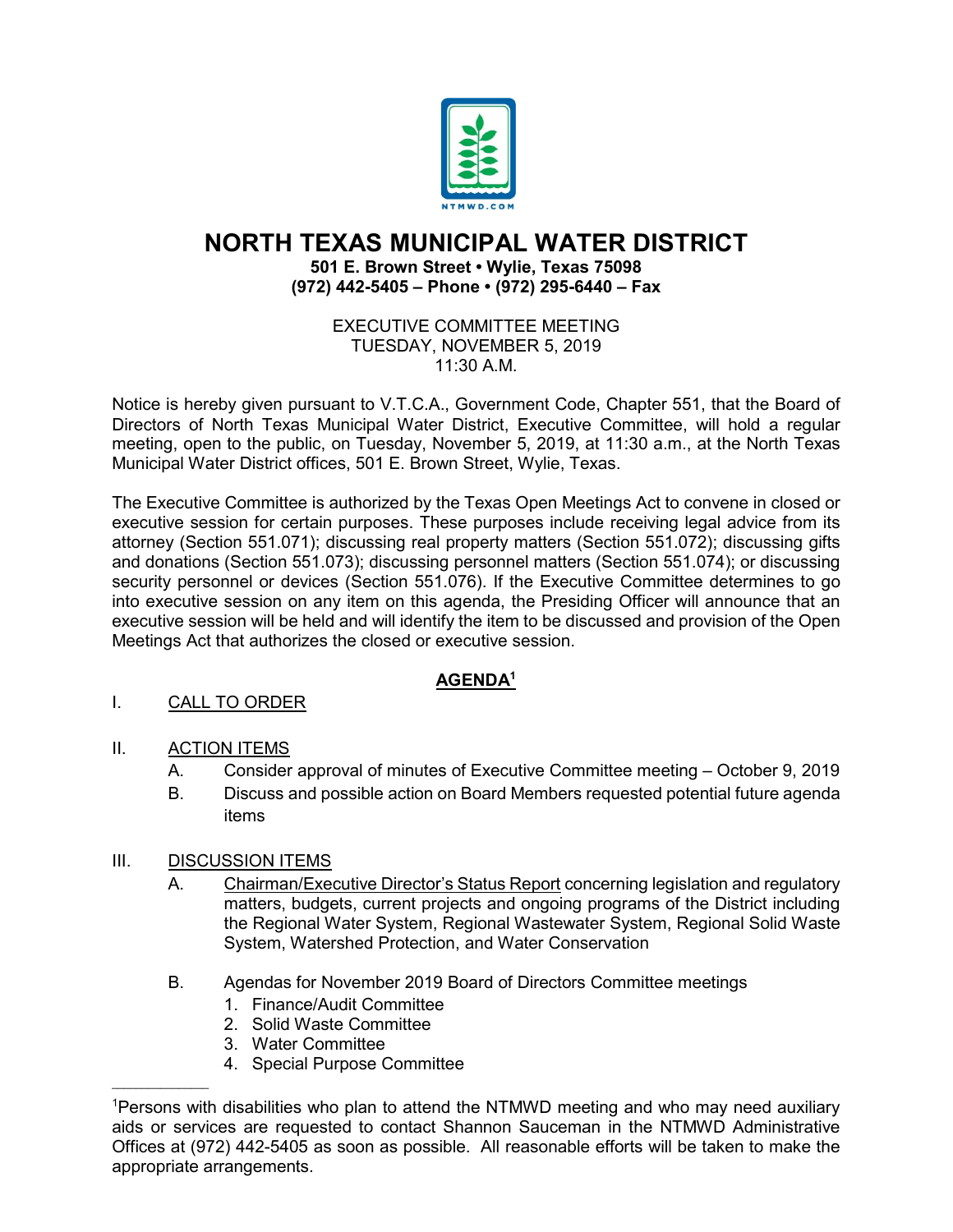- C. Review November 2019 Regular Board meeting agenda
- D. Water System update
- E. Wastewater System update
- F. Solid Waste System update
- G. Personnel update
- H. Finance/Budget update
- I. Engineering update
- J. District Policy update
- K. Legislative update
- L. Update on Bois d'Arc Lake project
	- 1. Construction update
	- 2. Bois d'Arc Lake land acquisition program
- M. Discuss Texas/Oklahoma Boundary issue and Texoma Pump Station
- N. Discuss status of Member City contract matters including:
	- 1. *Petition of the Cities of Garland, Mesquite, Plano and Richardson Appealing Wholesale Water Rates Implemented by North Texas Municipal Water District,* Docket No. 46662 before the Public Utility Commission of Texas
	- 2. *Petition of the Cities of Garland, Mesquite, Plano and Richardson Appealing Wholesale Water Rates Implemented by North Texas Municipal Water District,* Docket No. 47863 before the Public Utility Commission of Texas
	- 3. *Petition of the Cities of Garland, Mesquite, Plano, and Richardson Appealing Wholesale Water Rates Implemented by North Texas Municipal Water District*, Docket No. 49043 before the Public Utility Commission of Texas
	- 4. Facilitation with Member Cities regarding alternate cost methodologies to the Amendatory Water Supply Contract
- O. Update on litigation involving North Texas Municipal Water District/advice from legal counsel, including:
	- 1. North Texas Municipal Water District v. Bar Constructors, Black & Veatch, et al., Cause No. 366-02550-2017 pending in Collin County, Texas